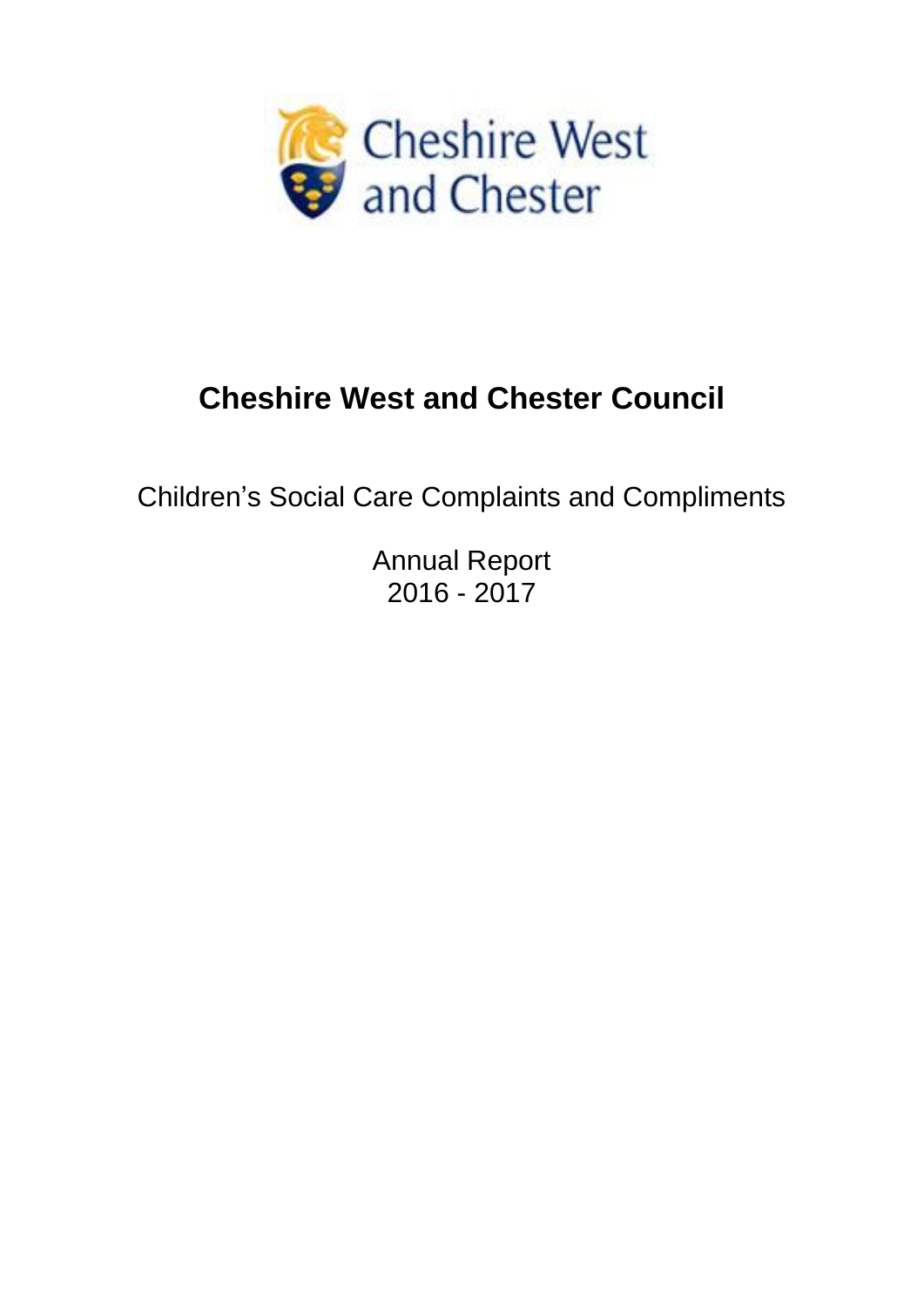# **Introduction**

This report provides information about the Children's Social Care Compliments and Complaints received by Cheshire West and Chester Council during the period 1 April 2016 to 31 March 2017. It highlights how the service has performed against statutory timescales and indicates where improvements or revisions to services have been identified as a result of compliments in highlighting best practice as well as through the process of listening and responding to complaints.

The Council's Customer Relations team (formerly Solutions Team) which is part of the Information Governance service within the Governance directorate, was responsible for the coordination of Compliments and Complaints during this period.

In accordance with statutory guidance, responses to complaints received by the Authority should be proportionate. Officers are encouraged to resolve matters locally at the first point of contact to avoid escalation wherever possible. Concerns raised with the service and resolved by close of play the following day are not counted as statutory complaints. Where this approach does not deliver a satisfactory outcome for the complainant, matters are then referred through the formal complaints procedure.

## **The objectives of this report are to:**

- be open and transparent about our social care complaints process
- meet our statutory obligation to produce an annual report
- provide clear and concise comparative data on compliments and complaints including details of complaints broken down by subject and service area
- provide a summary of customer profile and type of customer interaction
- identify actions for service improvements identified from complaints

## **Context**

The aim of the Council's Children and Families Services is to support and protect those children, young people and families who need care and support to enable them to develop their abilities to live as independent and fulfilled lives as possible. Sometimes people are unhappy with the service we provide as an authority and we make every effort to ensure that we listen to their feedback and complaints, and that we learn from them.

Whilst considering this report it is important to see the overall picture of Children's Social Care involvement in the Cheshire West and Chester area. During 2016-17 Children's Social Care teams dealt with 4,156 children, 2,747 of these were new referrals. Of those receiving services 52 formal complaints were handled representing 1.25% of service users.

## **1.0 STATUTORY COMPLIANCE PROCEDURE**

## **1.1 The Children's Social Care Complaints Procedure**

The Children Act 1989 Representations Procedure (England) Regulations 2006; Children (Leaving Care) Act 2000; Adoption and Children Act 2002; and the Health and Social Care Act 2003 require the local authority to have a procedure for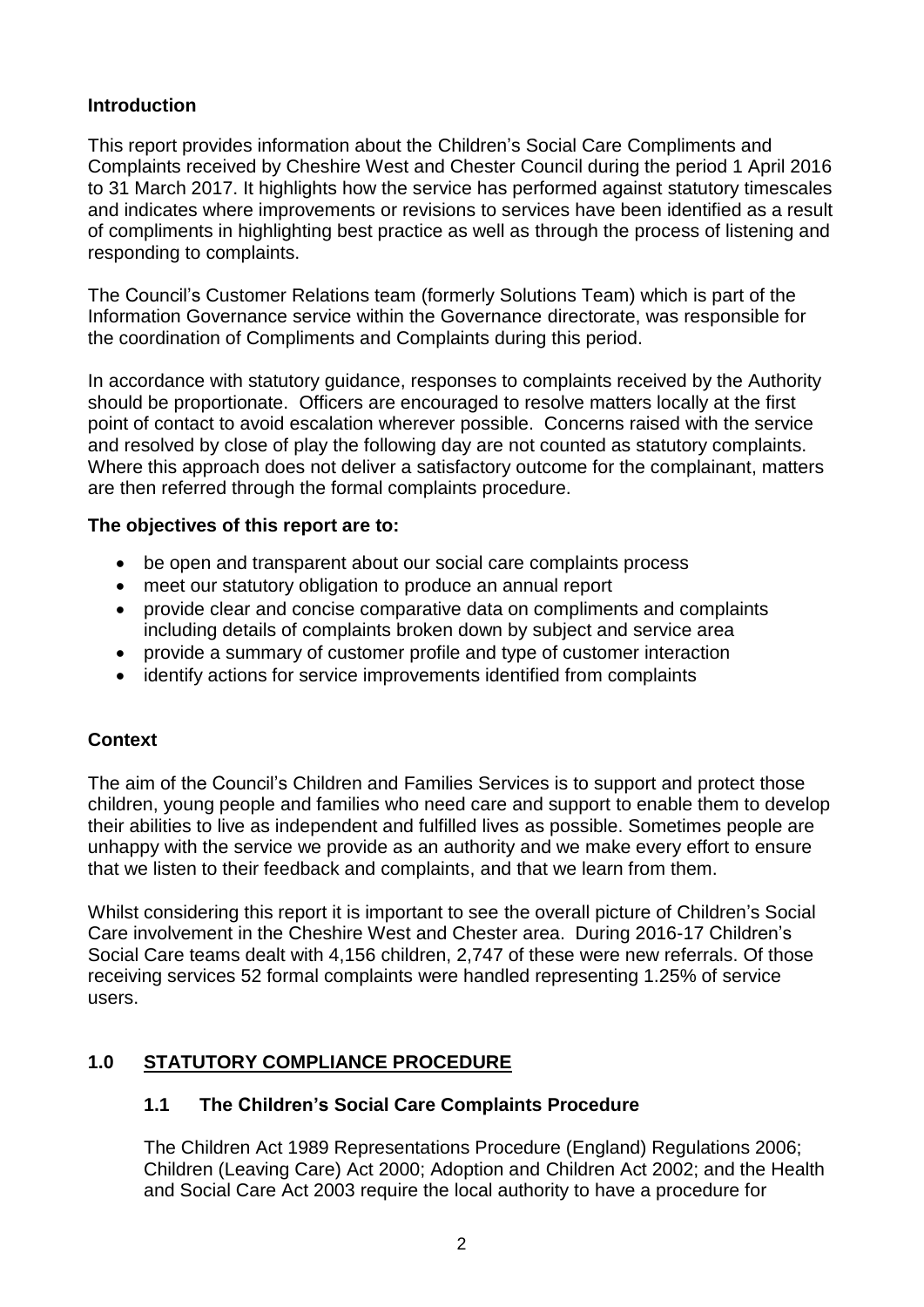resolving complaints and representations received by, on behalf of, or relating to children and young people.

Complaints are considered in accordance with the statutory social care complaints procedure and there is a strong emphasis on resolving complaints at the earliest opportunity.

# **1.2 Role of the Customer Relations Team**

The Customer Relations Team act as a central independent point through which complaints can be made to the Authority without the need to refer directly to the service. Complaints can be made via telephone; in writing; through the online social care complaints portal; or directly to the dedicated social care complaints email inbox. Complaints received directly by the service that cannot be resolved within a day are referred to the Customer Relations Team.

The Customer Relations Team, often in liaison with the service, will determine whether a complaint is eligible for consideration under the statutory framework or whether an alternative procedure (safeguarding for example) would be more appropriate.

The Customer Relations Team offer training, advice and support to service staff in their consideration of complaints and also performs a quality assurance role in the preparation of complaint responses. The Team will also liaise with complainants to keep them informed on progress with their complaints, and provide advice about the complaints process and the role of the Local Government and Social Care Ombudsman.

# **1.3 What is a Complaint?**

A complaint is an expression of dissatisfaction or disquiet with the service that requires a response.

## **1.4 Who Can Make a Complaint?**

There are a variety of people who can complain:

- Any child or young person who is Looked After or who is a child in need or is a child with disabilities:
- Foster parents:
- People applying to adopt, or who are receiving services from our Adoption service;
- Care leavers;
- Special Guardians;

Complaints can also be accepted from individuals acting on behalf of a service user, for example an advocate or family member, although this must be with consent from the service user when they are considered old enough. Where a service user's capacity to make informed decisions may be in question, the Customer Relations Team - in conjunction with the Service Team Manager - will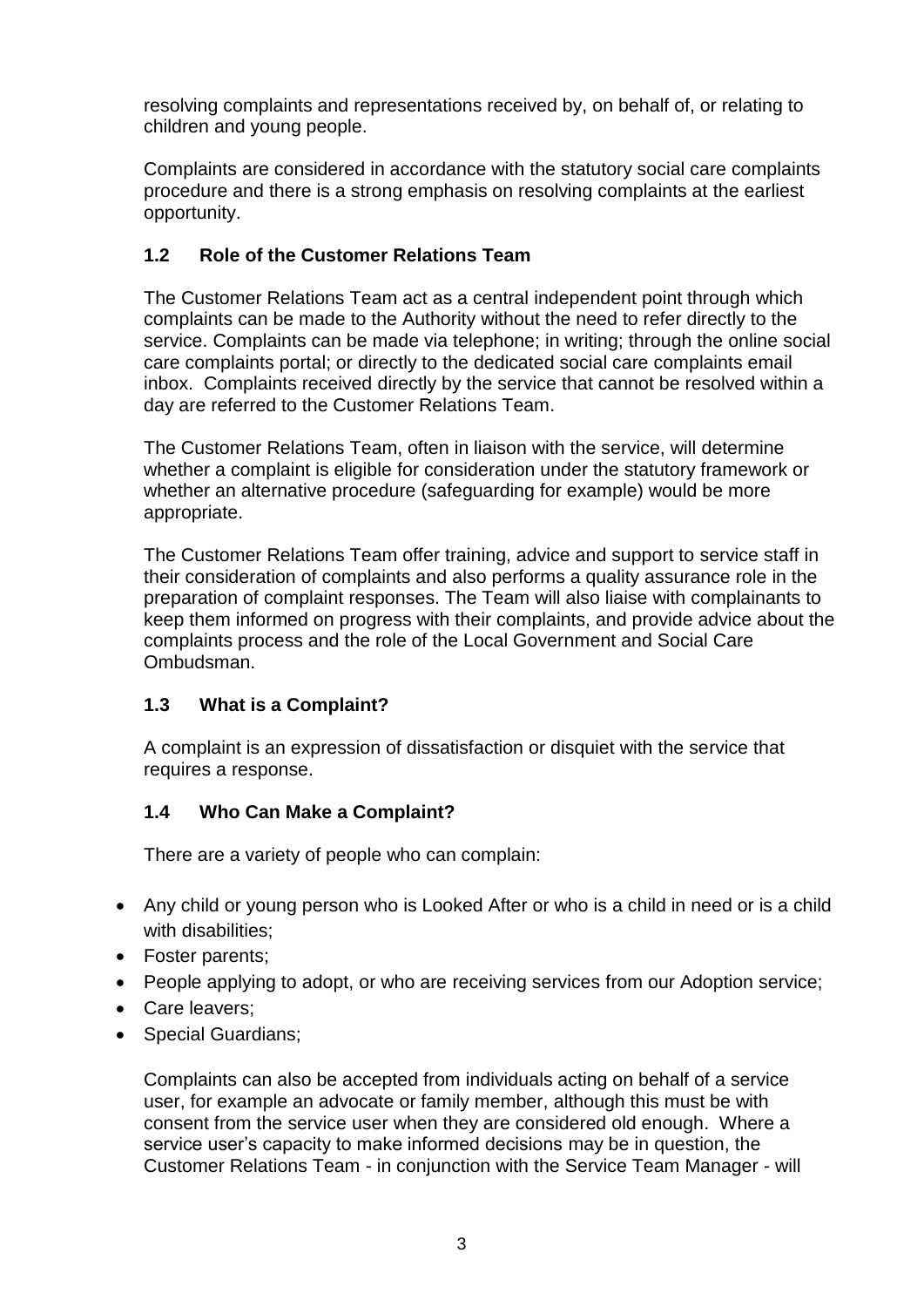look at whether the person pursuing the complaint is acting in the young person's best interests.

# **1.5 Stage 1 – Local Resolution Stage**

The majority of Stage 1 investigations are conducted by Team Managers from the relevant service. The investigation of a complaint is a managerial responsibility and should not be delegated to other staff. In the first instance complaints are allocated to the Senior Manager to appoint an appropriate Team Manager to investigate and draft a response to the complainant.

The initial timescale for providing a response is 10 working days, although this can be extended to 20 working days when a matter is more complex. The Customer Relations Team works with managers to ensure that quality responses are produced within the specific timescales. Decisions are recorded for each complaint as upheld, not upheld or partially upheld. The learning outcomes and remedial actions are shared with the complainant within the written response.

# **1.6 Stage 2 – Formal Independent Investigation**

If the complainant is dissatisfied with the findings of the Stage 1 complaint investigation, or has not received a response to Stage 1 within the 20 working days allowed, then a request for a Stage 2 investigation can be made.

Once the Stage 2 investigation has been agreed an Investigating Officer (IO) will be appointed. Investigators can be an officer from the service who has no previous knowledge of the complaint and no line management responsibility. However, there is a presumption in favour of the IO being appointed from the North West List of Independent People. The IO will lead, and has overall responsibility for the investigation and will prepare the main report which will state outcomes and make recommendations to the service where appropriate.

A second person, the Independent Person (IP) will be appointed from the North West List of Independent People. The IP ensures that the process of investigation is open, transparent and fair. They work alongside the IO to provide an independent and objective view of the investigation. They see all the same relevant files as the IO and participate in all interviews and discussion relevant to the investigation. The IP reads the IO's report and produces his/her own report on the investigation, commenting on each complaint element and stating whether he/she agrees with the IO's findings.

There are up to 25 working days for the completion of the Stage 2 investigation, with an extension of up to 65 working days available for complex cases.

Following an investigation the findings and any recommendations are set out in a report to the Director and the Service Team Manager. The service must provide a written response to the report and this will be sent to the complainant, along with a copy of the report, within 10 working days of receiving the report. The service may consider offering a meeting with the complainant to discuss the report and the response.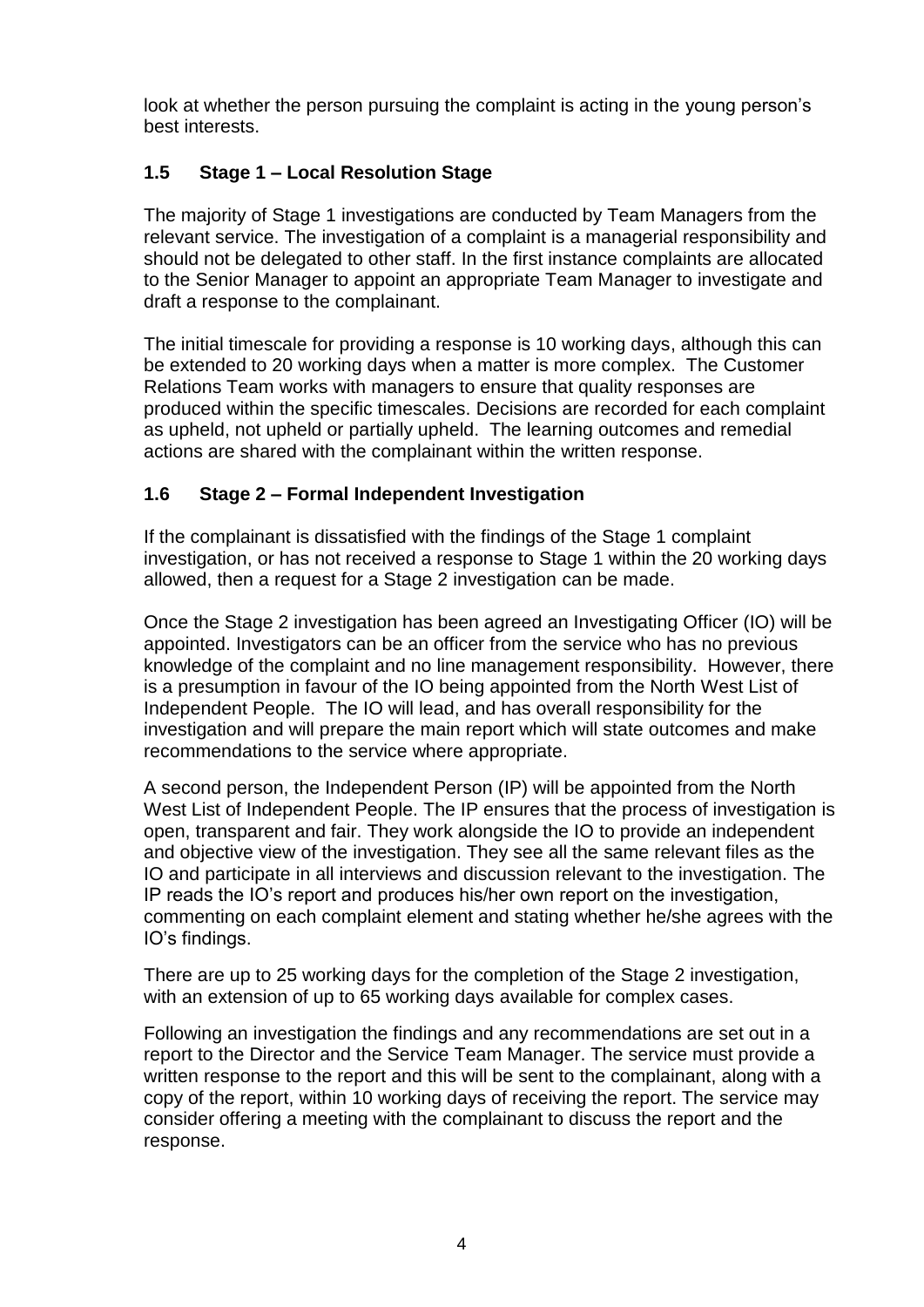# **1.7 Stage 3 – Independent Review Panel**

Where complainants wish to proceed to Stage 3 they have 20 working days (from the date that they received notification of the department's response to the stage 2 report) to request a Review Panel.

The Independent Review Panel consists of three independent people drawn from the North West List of Independent People, one of whom is appointed as Chair of the Panel.

Following the investigation, panel members have 5 working days to agree the report. The report has to be sent to the complainant within the 5 working days and a copy is also given to the Director of Children's Services.

The Director has 20 working days from the day of the panel to write to the complainant with their response to the report. The letter should outline what the directorate intends to do as part of learning from the complaint. The letter will also explain that if the complainant remains unhappy they can contact the Local Government and Social Care Ombudsman.

# **1.8 Local Government and Social Care Ombudsman**

Where complaints remain unresolved to the satisfaction of the complainant following the conclusion of the three stage process, a referral may be made to the Local Government and Social Care Ombudsman for consideration. This can be done by the complainant following completion of all stages of the children's social care complaint process or at an earlier stage if there is a mutual agreement between the complainant and the Council to do so. The Ombudsman will require reasons for the referral if it is done prior to completion of all stages of the policy.

# **2.0 PERFORMANCE ACTIVITY**

# **2.1 Summary of Complaint Activity**

From April 2016 to March 2017 there were a total of 140 social care complaint representations made to Cheshire West and Chester Council. Of the 140 representations received, there were 52 **valid complaints** progressed, with the remainder either ineligible (24), withdrawn (10) or resolved via an alternative route (54). Of the 52 formal complaints, 6 requested a stage 2 escalation as the complainant remained dissatisfied. 3 of the 6 were taken to a full stage 2 investigation, and all 3 concluded with an outcome of partly upheld. 3 requests for escalation did not progress to a full stage 2 investigation as they could not demonstrate sound justification for continuing their complaint and the service felt all issues had been resolved as far as possible. None of the 2016-17 complaints have progressed to a Stage 3.

To provide some context to these figures, it is important to note that the number of complaints represent only 1% of active cases.

# **2.2 Comparison with Previous Years**

The table below shows the number of considered and progressed complaints for the year compared with the previous three years.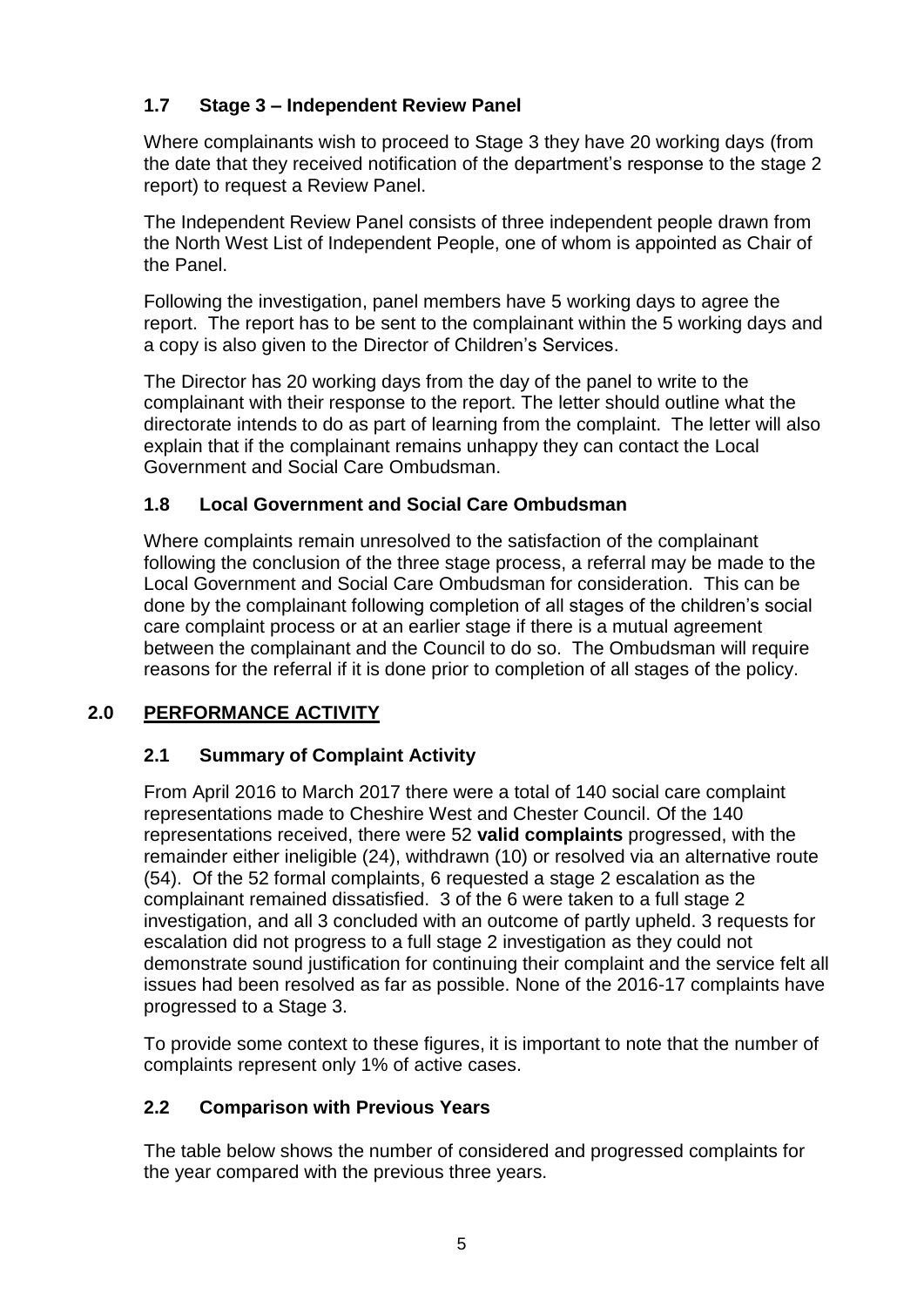| Year    | <b>Total no. of</b><br>valid<br>complaints<br>processed | <b>Withdrawn/</b><br>not pursued/<br>other | Ineligible* | <b>Total no. of</b><br>complaints<br>representations<br>considered |
|---------|---------------------------------------------------------|--------------------------------------------|-------------|--------------------------------------------------------------------|
| 2016-17 | 52                                                      | 64                                         | 24          | 140                                                                |
| 2015-16 | 68                                                      | 48                                         | 22          | 138                                                                |
| 2014-15 | 85                                                      | 14                                         | 13          | 112                                                                |
| 2013-14 | 60                                                      | 15                                         |             | 83                                                                 |

#### *Table 1: Total number of complaints considered*

*\*Complaints not valid through the Social Care procedure, for example complaints that were being dealt with through court proceedings or the complainant was not directly involved with the child or does not have parental responsibility and is therefore ineligible.*

## **2.3 Numbers of Complaints - Observations**

The number of valid complaints investigated by the Council has decreased by nearly 24% compared to the previous year. However the total number of complaint representations handled by the Customer Relations team has remained stable compared to the previous year.

This demonstrates the Customer Relations team's improved focus on the initial triage of complaints and by clearer communication on first contact with potential complainants, identifying where to route them through to the correct services for an immediate resolution to their concerns. This, together with closer working within the operational social work teams has, the Customer Relations team believe, resulted in fewer customers pursuing formal complaints. 54 cases were resolved locally via this process in 2016-17.

Following last year's report covering 2015-16, Members requested that benchmarking or comparative information should be included in future reports where available.

Consequently, a request was sent to a number of statistical neighbour authorities with a view to sharing information on the number and rate of complaints received by service user population.

To date the response is limited and we are unable to report to any useful extent due to a lack of comparative data. However all authorities will be required to publish their complaint figures and so a wider data set will become available as the year progresses. Initial review of the limited data we have received against our own figures suggests we are performing well. Members may request an interim report later in the year.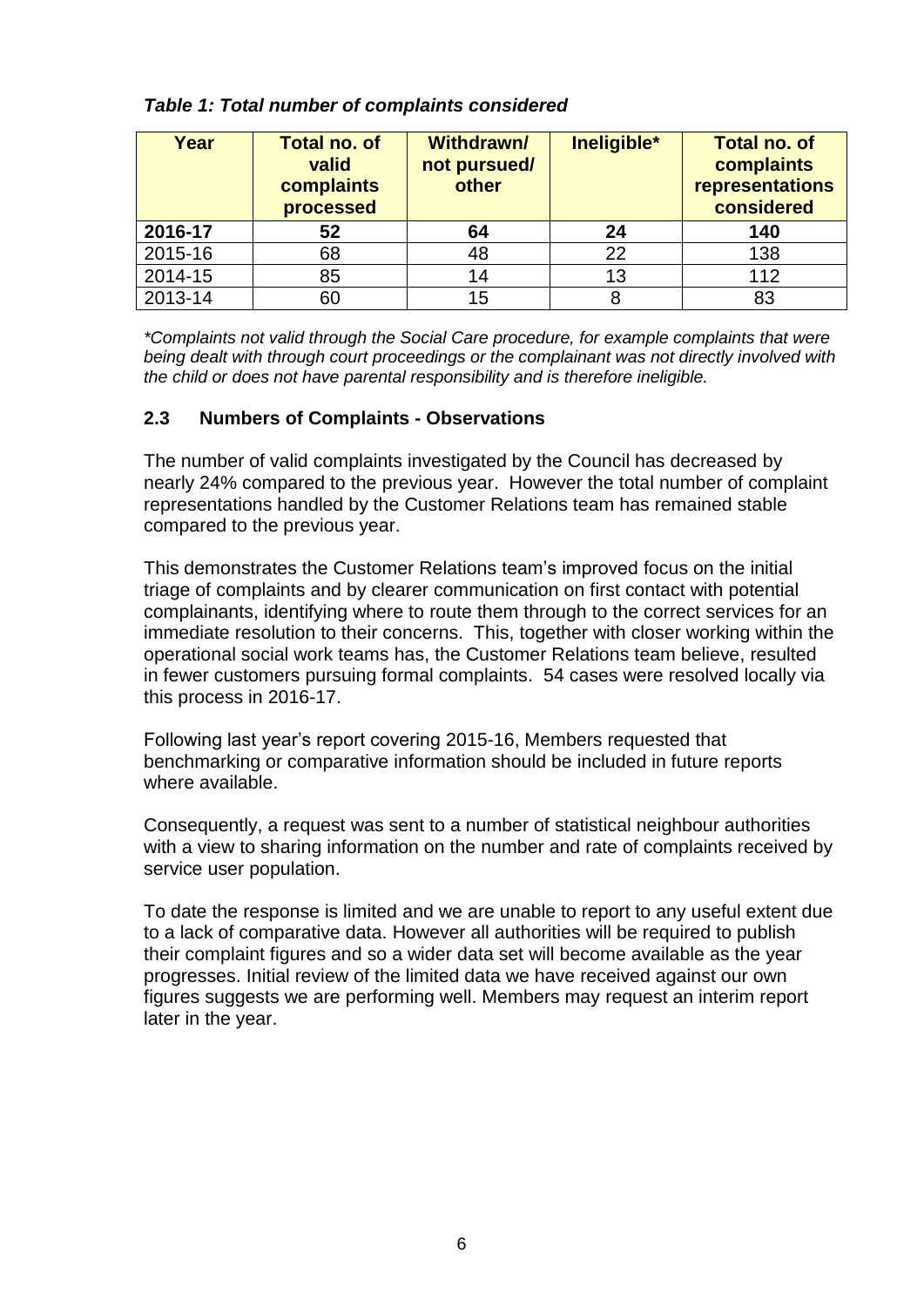# **2.4 Complaint Outcomes**

The table below shows where a formal complaint has been upheld, partially upheld or not upheld. Where complaints are complex and raise a number of different issues, there is a greater likelihood that some elements of a complaint will be upheld, whilst others not, and consequently the complaint will be classified as partially upheld overall.

| Year    | <b>Upheld</b> | <b>Partially</b><br>upheld | <b>Not upheld</b> | <b>Outstanding</b> | <b>Total</b> |
|---------|---------------|----------------------------|-------------------|--------------------|--------------|
| 2016-17 | 7(13%)        | 31(60%)                    | 14(27%)           | $0(0\%)$           | 52           |
| 2015-16 | 13 (19%)      | 28 (41%)                   | 27 (40%)          | $0(0\%)$           | 68           |
| 2014-15 | 15 (18%)      | (48%)<br>41                | 29 (34%)          | $0(0\%)$           | 85           |
| 2013-14 | 6(10%)        | 30 (50%)                   | 24 (40%)          | $0(0\%)$           | 60           |

*Table 3 - Stage 1 outcomes and comparisons with previous year*

This year, 73% of complaints have either been upheld or partially upheld which is an increase from 60% in the previous year. This demonstrates that the increased rigour in triage by the Customer Relations team is working effectively as although there is a reduction in formal complaints, the complaints which are being accepted are more likely to be valid issues which need review by the service. This may also be as a result of increased awareness of complaint handling rolled out to the service so that officers are better able to identify or admit fault and offer a reasonable remedy.

| Year     | <b>Upheld</b> | <b>Partially</b><br>upheld | <b>Not</b><br>upheld | <b>Open cases</b> | <b>Withdrawn</b> | <b>Total</b> |
|----------|---------------|----------------------------|----------------------|-------------------|------------------|--------------|
| 2016-17  |               |                            |                      |                   |                  |              |
| 2015-16* |               |                            |                      |                   |                  |              |
| 2014-15  |               |                            |                      |                   |                  |              |
| 2013-14  |               |                            |                      |                   |                  |              |

#### *Table 4 - Stage 2 outcomes and comparisons with previous years*

\*15-16 figures amended to reflect final outcomes in 15-16.

Of the 52 formal complaints, 6 requested a stage 2 escalation as the complainant remained dissatisfied. 3 of the 6 were taken to a full stage 2 investigation, of which all 3 concluded with an outcome of partially upheld. 3 requests for escalation did not progress to a full stage 2 investigation as, in the Customer Relations Team's view, they could not demonstrate sound justification for continuing their complaint and the service felt all issues had been resolved as far as possible. These are usually where complainants voice a continued dissatisfaction with the outcome of the complaint rather than evidence any continued wrongdoing or outstanding injustice.

For comparison, there were 11 requests for escalation in 2015/16 out of 68 valid complaints So a reduction from 17% escalation in 2015/16 to 12% 2016/17 has been observed.

The Customer Services Team and Children's Services Senior Management Team communicate regularly to review management of the complaints and escalations to Stage 2 and 3. There is a clear commitment to resolve complaints at Stage 1 across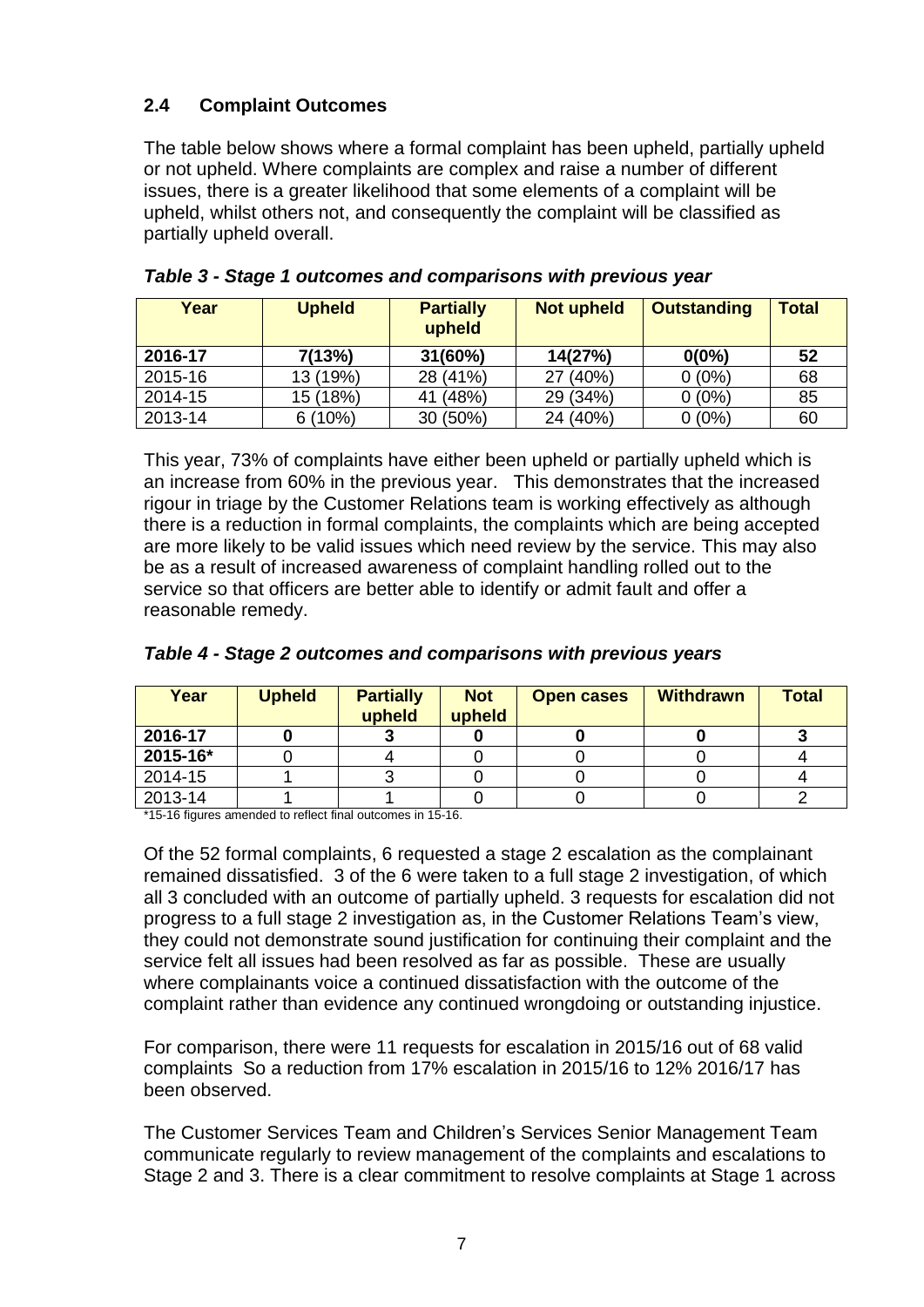the service in order to improve customer satisfaction with the complaint process, as well as reducing the costs associated with escalation.

# *Stage 3 outcomes and comparisons with previous year*

There were 2 complaints from 2015-16 escalated to stage 3 in 2016-17 with an outcome of 'partially upheld'. No complaints received in 2016-17 have been accepted at stage 3. Again, this is evidence of more robust complaint investigations and resolutions at stages 1 & 2 and/or a commitment to take on board findings from the IO and IP at stage 2. Adjudication letters at stage 2 more often than not accept the independent findings and recommendations.

# **2.5 Breakdown of complaints received by Service Area**

Table 5 below shows a breakdown of complaints received by each service area.

| <b>Service Area</b>      | <b>Number of Complaints per Year</b> |                |         |                |  |  |
|--------------------------|--------------------------------------|----------------|---------|----------------|--|--|
| <b>Children in Need</b>  | 2016-17                              | 2015-16        | 2014-15 | 2013-14        |  |  |
| Winsford                 | 11                                   | 6              | 16      | 17             |  |  |
| Chester                  | 13                                   | 15             | 8       | 10             |  |  |
| <b>Ellesmere Port</b>    | 8                                    | 19             | 13      | 7              |  |  |
| <b>Children in Care</b>  |                                      |                |         |                |  |  |
| Winsford                 | $\overline{2}$                       | $\overline{7}$ | 5       | $5 + 1*$       |  |  |
| Chester                  | 5                                    | 4              | 18      | 10             |  |  |
| <b>Ellesmere Port</b>    | $1^*$                                | 1              | 3       | 3              |  |  |
| <b>Leaving Care</b>      | 1                                    | 6              | 5       | $\overline{3}$ |  |  |
| <b>Children with</b>     | $\overline{7}$                       | $\overline{7}$ | 8       | 4              |  |  |
| <b>Disabilities</b>      |                                      |                |         |                |  |  |
| <b>Provider Services</b> |                                      |                |         |                |  |  |
| Fostering                | 0                                    | 0              | 2       | 0              |  |  |
| Adoption                 | 0                                    | 0              | 1       | 0              |  |  |
| <b>Integrated Early</b>  | 0                                    | 1              | 1       | 1              |  |  |
| <b>Support</b>           |                                      |                |         |                |  |  |
| <b>Safeguarding</b>      | 0                                    | 1              | 6       | 0              |  |  |
| <b>Contact and</b>       | 1                                    | 1              | 0       | $\Omega$       |  |  |
| <b>Referral Team</b>     |                                      |                |         |                |  |  |
| <b>Transition Team</b>   | 3                                    | 0              | 0       | 0              |  |  |
| <b>Total</b>             | 52                                   | 68             | 86      | 60             |  |  |

#### **Table 5**

*\*multi-service 'shared' complaint covering two or more service areas*

The locality areas that received the most number of complaints i.e. Winsford and Chester also serve the highest population and so we would expect the volume of complaints to be proportionally higher.

Within the Winsford area, staffing has continued to fluctuate and there have been some changes especially with agency workers which could account for some of the increase. A further learning has emerged in terms of empowering workers to address the complaint at the earliest stage which still recognises the right to complain but can prevent escalation. Learning from complaints has been addressed through exercises in the team meeting and we will endeavour as part of this learning to ask workers to explore how issues could have been addressed earlier to prevent formal complaints being made. However it is recognised that due to the sensitive nature of the work we undertake, families may use the complaint process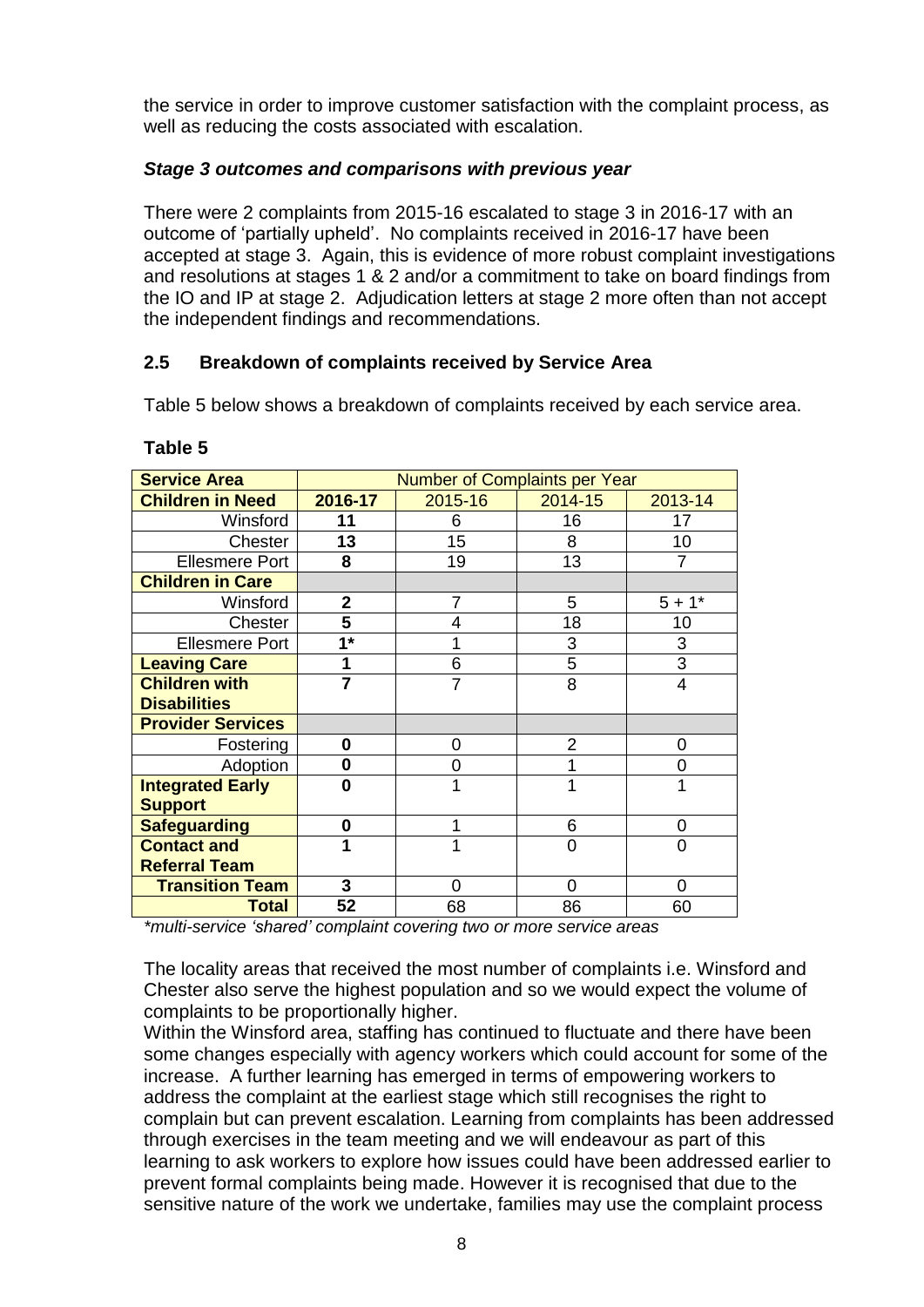to reflect their dissatisfaction with their situation as well as to complain about process and decision.

There has been a decrease in complaints received within Ellesmere Port Locality. The reason behind this is the quality of service delivery which has greatly improved over the past 12 months, previously the service had a number of agency social workers covering vacant posts. The management team have worked hard to create stability within the workforce and improve timeliness and quality of work. There are no agency staff being used at all in Ellesmere Port and the staff group are stable and settled, this has resulted in a better service for customers and a reduced number of complaints being received.

## **2.6 Breakdown of complaints received by Subject**

By their nature, complaints are specific to the circumstances of the individual and cover a wide range of individual experiences. The majority of complaints also relate to more than one aspect of a service that has been received.

Complaints received by the Authority have been classified on the basis of the primary area of concern (subject) identified by the complainant. Detailed below are the numbers that fall within each category:

## **Table 6**

| <b>Complaint Subject</b>            | 2016-17        | 2015-16                 | 2014-15        | 2013-14        |
|-------------------------------------|----------------|-------------------------|----------------|----------------|
| (primary area of concern)           |                |                         |                |                |
| <b>Standard of Service Delivery</b> | 22             | 22                      | 23             | 31             |
| Inaccuracies in assessments         | 5              | 0                       |                |                |
| Lack of support                     | 12             | 14                      |                |                |
| Failure to investigate concerns     | 4              | 3                       |                |                |
| Issues with contact arrangements    | 1              | 5                       |                |                |
| <b>Social Worker</b>                | 20             | 17                      | 27             | 20             |
| <b>Allegations of Misconduct</b>    | 1              | 11                      |                |                |
| Issues with Attitude / Behaviour    | 12             | 6                       |                |                |
| Lack of Support                     | $\overline{4}$ |                         |                |                |
| Preference for one parent over      | 3              |                         |                |                |
| another                             |                |                         |                |                |
| Communication                       | $\overline{7}$ | 10                      | 25             | 3              |
| Lack of response                    | 4              | 7                       |                |                |
| Late / missing reports              | 1              | $\overline{c}$          |                |                |
| Cancellation of appointments        | $\overline{c}$ | $\overline{\mathbf{1}}$ |                |                |
| <b>Child Protection Issues</b>      | $\bf{0}$       | 3                       | 1              | 0              |
| <b>Financial Issues</b>             | $\bf{0}$       | 0                       | $\overline{c}$ | $\overline{2}$ |
| Accommodation/Placement             | 3              | 6                       | $\overline{3}$ | 0              |
| <b>Issues</b>                       |                |                         |                |                |
| Adoption                            | $\bf{0}$       | 1                       | $\overline{0}$ | 0              |
| Fostering                           | $\bf{0}$       | 3                       | 3              | $\overline{2}$ |
| Eligibility for Service / Unhappy   | 0              | 6                       | $\overline{0}$ | $\overline{2}$ |
| with Social Care involvement        |                |                         |                |                |
| <b>Data Protection Issues</b>       | 0              | 0                       | $\overline{2}$ | 0              |
| <b>Total</b>                        | 52             | 68                      | 86             | 60             |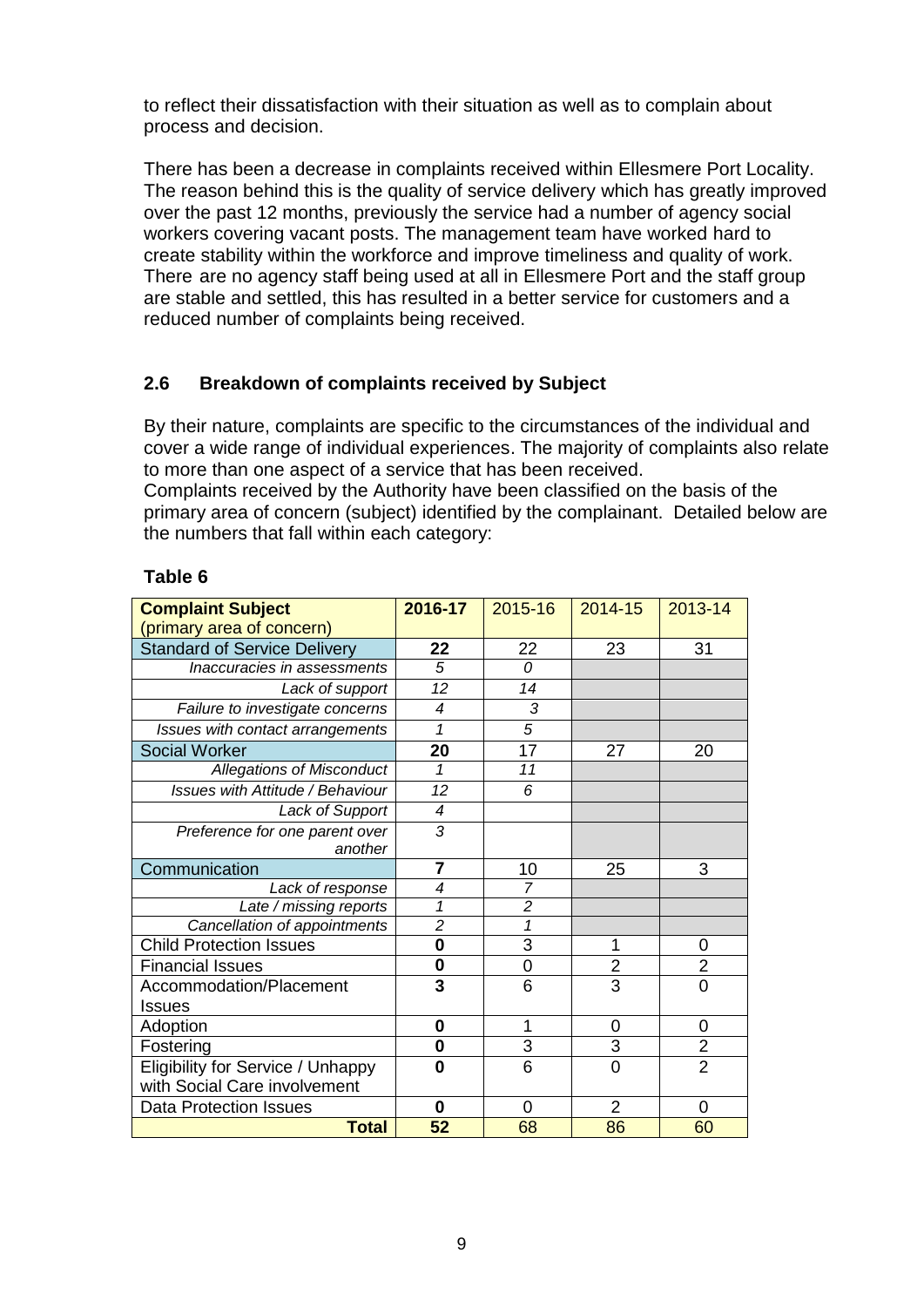There has been an improvement in contact arrangements as the Senior Practice leads have focussed upon the importance of contact in plans for permanence. There has also been an increase in support workers within the contact service and foster carers are facilitating contact sessions where appropriate.

Children's social care now have a permanent team manager team across all areas of their service provision. The team management team are cohesive in their approach to managing staff and performance, this has had a positive impact upon all areas of practice, therefore reducing allegations of misconduct.

An increase in complaints about attitude and behaviour could be a result of increased statutory involvement across the board in all localities. Our services have increased their involvement in issuing care proceedings which often impacts greatly on the relationship and interface between families and the support we are trying to deliver to improve outcomes. Often complaints are raised by families within this context sighting behaviour and attitude. Our Senior Practice Leads facilitate reflective practice sessions with social workers in order to assist practitioners in gaining insight into how our statutory involvement impacts upon families and how to moderate their responses to challenging situations.

## **2.7 Complaint Response Times**

Of the 52 valid complaints, the department responded to 34 within the statutory timescales (20 working days).

The following tables give a breakdown of the responses that met the timescales at each stage of the complaints procedure, and a comparison with previous years.

| <b>Statutory time frames</b> | 2016-17 | 2015-16 | 2014-15 | 2013-14 |
|------------------------------|---------|---------|---------|---------|
| 10 working days or less      | 14      | 20      | 16      | 20      |
| 20 working days or less*     | 20      | 24      | 25      | 20      |
| Outside the statutory        | 18      | 24      | 45      | 20      |
| timescale                    |         |         |         |         |
| Total                        | 52      | 68      | 86      | 60      |

#### *Table 7 - Complaint response times*

\*(extension from 10 days for complex cases)

Overall, performance has been maintained this year in meeting the statutory deadlines for complaint responses with 65% of cases answered in time, the same as in 2015-16.

The service aim to improve compliance to a minimum standard of 85% within 2017/18 – this has unfortunately not been achieved in 2016/17 largely due to demand on officers time. There is still an issue for social workers in balancing replies to complaints against the operational demands of the service. Managers have received complaints training this year and have reported that they often complete responses in their own time due to competing demands at work. The training undertaken has led to an improvement in the quality of responses and the service has focused successfully on this with a view to reducing escalation of complaints, which has a positive impact on financial budgets. However all staff are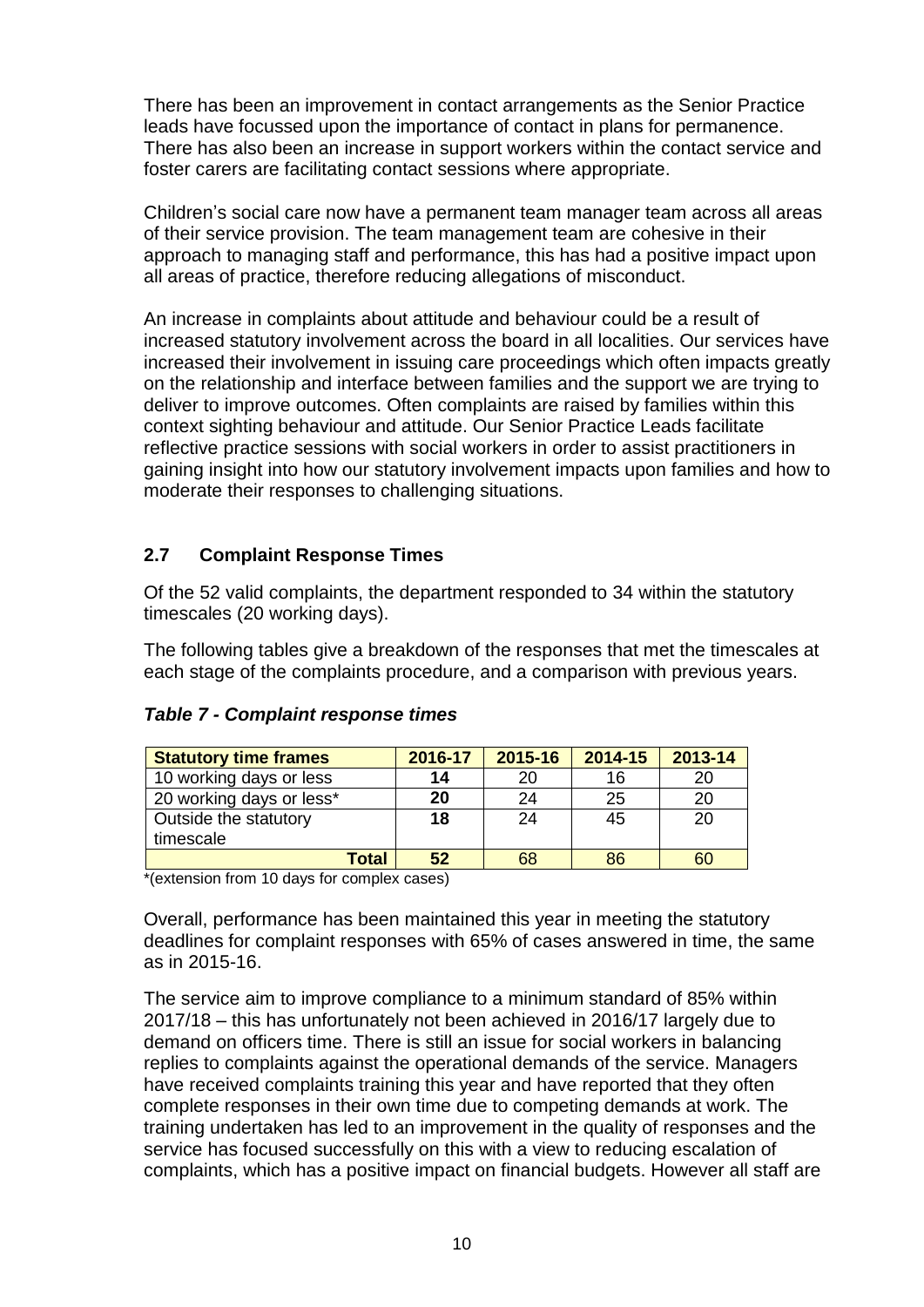aware they have a commitment to achieving this target and the aim is to get responses to individuals in a more timely manner.

The Authority remains committed to ensuring that the complaints process continues to develop and remains open, transparent and accessible to those who need to use it.

# **2.8 Local Government and Social Care Ombudsman (LGSCO)**

The number of cases referred to the LGSCO during this reporting period was:

Referral of cases to the Local Government and Social Care Ombudsman has decreased from 6 cases in 2015/16 to 1 case in 2016-17. This 1 case was closed after initial enquiries with no further action required.

There has been increased focus upon the early resolution of complaints, often resulting in face to face meetings and regular communication with complainants. This has contributed to improved performance in this area.

## **2.9 Point of receipt for complaints within the authority**

The following table shows that the established systems for ensuring that complaints are directed to the Customer Relations team for co-ordination are continuing to work well

| <b>Point of receipt</b> | 2016-17 | 2015-16 | 2014-15 | 2013-14 |
|-------------------------|---------|---------|---------|---------|
| Service Area            | 5       | 12      |         |         |
| Customer                | 45      | 50      | 82      | 48      |
| <b>Relations Team</b>   |         |         |         |         |
| 2016/17                 |         |         |         |         |
| <b>Director</b>         |         | 5       |         |         |
| <b>Chief Executive</b>  | O       |         |         |         |
| Other                   |         |         |         |         |
| Total                   | 52      | 68      | 86      | 60      |

#### *Table 8*

#### **2.10 Method by which complaints were lodged with the authority**

#### *Table 9*

| <b>Method of receipt</b> | 2016-17 | 2015-16 | 2014-15 | 2013-14 |
|--------------------------|---------|---------|---------|---------|
| Letter                   |         |         | 18      | 14      |
| Telephone/verbal         |         | 1 C     | 16      |         |
| Email                    | 35      | 43      | 29      | 15      |
| Online complaints        |         |         | 22      | 20      |
| Feedback form            |         |         |         |         |
| Total                    | 52      | 68      | 86      |         |

The feedback form is part of the information pack previously mentioned in this report that is provided to customers by the Social Worker during their first visit and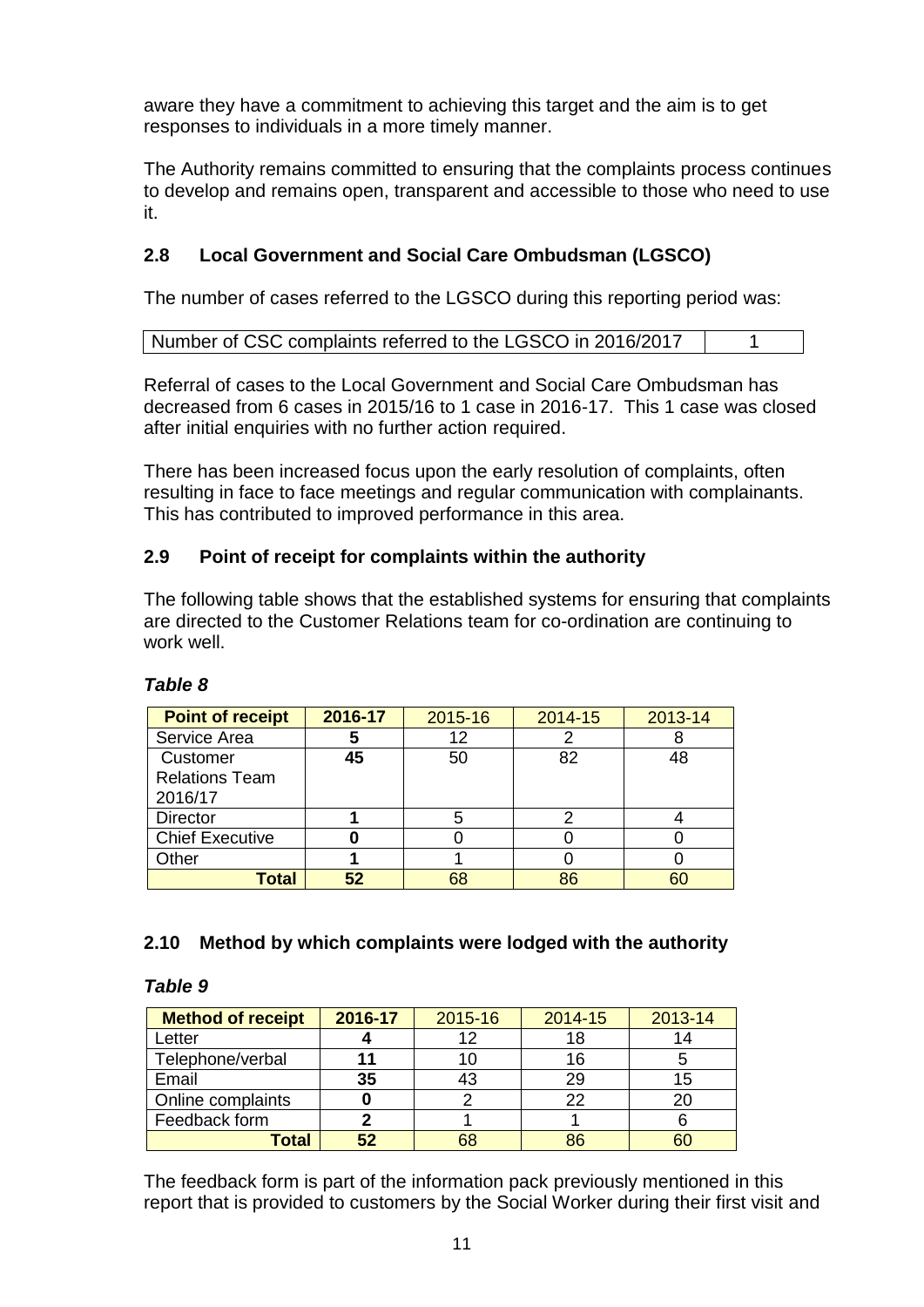provides an option for people to complete a form in writing; however this year has clearly seen email as the preferred option with 63% of complaints being emailed direct to the Social Care Complaints email address.

## **3.0 PROFILE/CATEGORY OF COMPLAINANTS**

A summary of customer profile and type of customer interaction has shown the following:

#### *Table 10*

| Person making the<br>complaint                            | 2016-17 | 2015-16 | 2014-15 | 2013-14 |
|-----------------------------------------------------------|---------|---------|---------|---------|
| Child or young person<br>being looked after or in<br>need |         |         | 2       | 4       |
| Parent/s                                                  | 37      | 55      | 57      | 43      |
| <b>Local Authority foster</b>                             | 6       | 3       | 5       |         |
| carer                                                     |         |         |         |         |
| Special guardian                                          |         | በ       |         |         |
| Persons wishing to adopt                                  | Ω       |         |         |         |
| Persons with sufficient                                   | 3       | 3       | 10      | 6       |
| interest in child's welfare                               |         |         |         |         |
| Advocacy service                                          | 5       | 6       | 11      |         |
| Total                                                     | 52      | 68      | 86      | 60      |

The number of complaints received either directly from young people or via an advocate is low, and we believe this is because young people's complaints are as much as possible resolved informally before they become "formal" issues in the majority of cases.

The service will consider how to capture complaints from children and young people and ensure that they are aware of their options to escalate matters if they choose to. However, the primary focus will continue to be on ensuring the early resolution of issues that are causing the child or young person concern.

## **4.0 COMPLIMENTS RECEIVED**

The Council welcomes positive or negative feedback from its users. A total of 34 compliments were recorded during the year, which represents a decrease on the previous year's figures.

#### *Table 11*

| Year                         | 2016-17 | 2015-16 | 2014-15 | $2013 - 14$ |
|------------------------------|---------|---------|---------|-------------|
| No. of<br><b>Compliments</b> | 34      | 46      |         | ററ<br>∠∪    |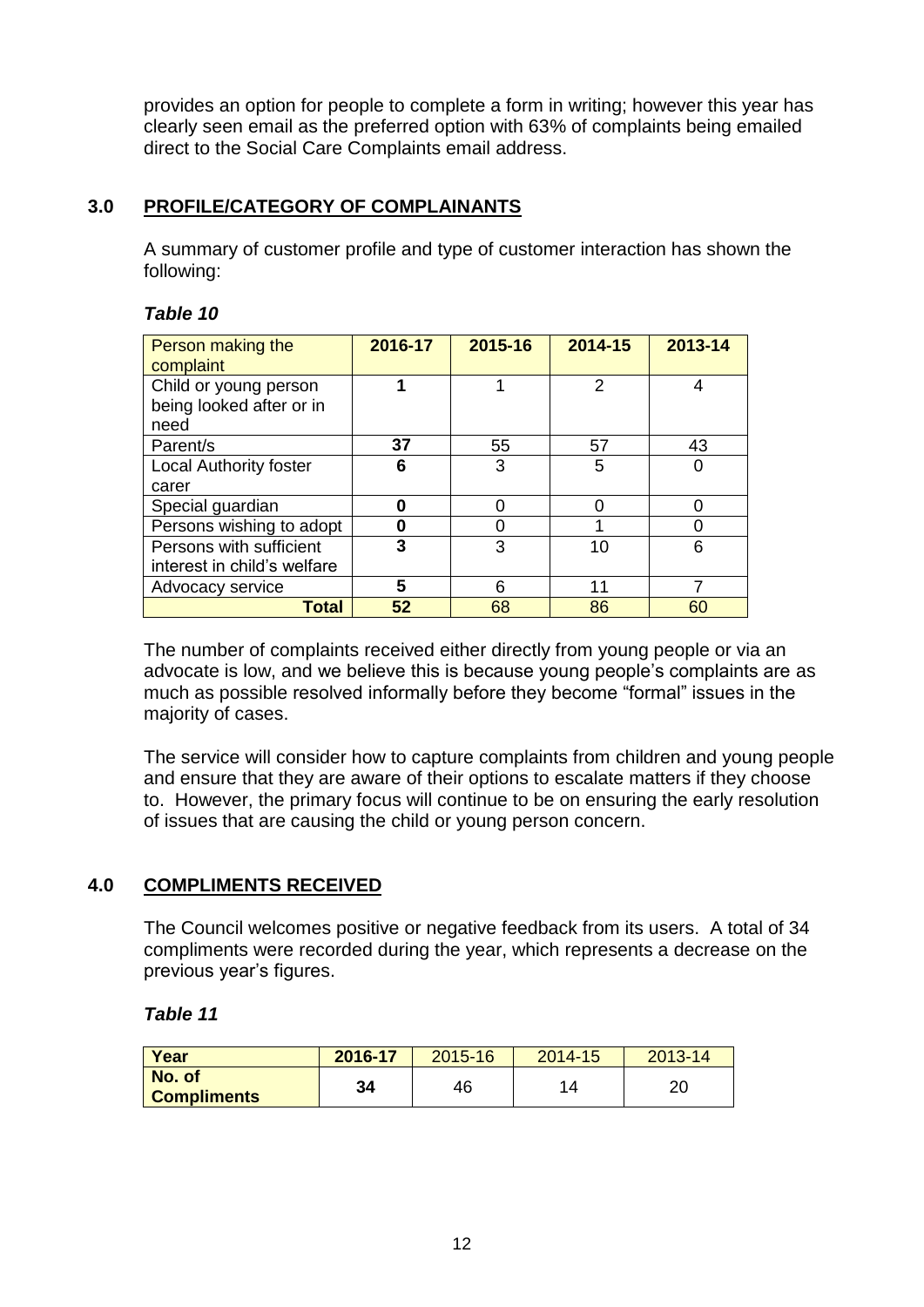A selection of compliments recorded is included below as examples:

*Thank you very much for your reassurance yesterday. I was feeling lost in unfamiliar territory but now feel fully supported by your fabulous service. I'm so glad me and my family have such an amazing group of professionals supporting us.* **Fostering Team Winsford**

*XXXXX made a point of expressing to me on the phone after their visit how impressed he was with his social worker, commenting that he found her to be very intuitive and insightful, presenting as having a very thorough understanding of XXXXX and needs. XXXXX pointed out that it was meeting with the social worker that persuaded him to offer XXXXXX the placement with them, despite knowing that this will be a very challenging placement, as the social worker gave XXXX the confidence that XXXXX is in receipt of the highest standard of social care support and this is a major contributing factor to the success of a placement for XXXXXX with such complex and challenging needs.*

#### **Children with Disabilities Team**

*I wanted to inform you that on a number of recent occasions I have had the opportunity to observe the professional social work of XXXXX. I have been very impressed with the quality of her analysis and her ability to manage difficult situations. She is a very good role model, in my view, for young social workers and I hope that you will be able to leverage her skills to train and mentor other social workers in maintaining consistently high standards. In any event, I commend her to you as an excellent asset and wanted to place my admiration on record."* **Children in Need Team - Chester**

*Dear .… Throughout my life a lot of social workers have come & gone both for me and for (child's name). You are only one of two who I have been honestly able to say has believed in me & done everything in your power to help me better myself not only for my child but for me too. To be able to do your job & do it as amazingly as you do you genuinely have to be in it because you care & that is why you are so good at the job you do because you whole heartedly care about the people that you work with. I genuinely cannot & don't think I ever will be able to put into words how much I do/always have/always will appreciate the time & effort you have always made for my child and myself & for helping me through what has been one of the hardest years of my life. You have ALWAYS had my back & always stuck up for me! You have ALWAYS told me I can do it & have always had faith in me. I don't think I would have got through this year without your support! I can speak for both me and my child to say you are amazing at your job & we will miss your visits so much! Thank you SO much for everything you have done for us! lots + lots of love xxx I promise I will do you proud x turn it over as well …..XXXX (kisses written by child)*

#### *Children in Need Team – Winsford*

We just wanted to take this opportunity to thank you for all you have done and are doing for baby. Also for the support and sound advice you have given to us. You have been instrumental in making this placement run smoothly, always thinking of everything. It has been clear that you care very much for baby. We have been very impressed by your professionalism.

*Children in Need Team – Ellesmere Port*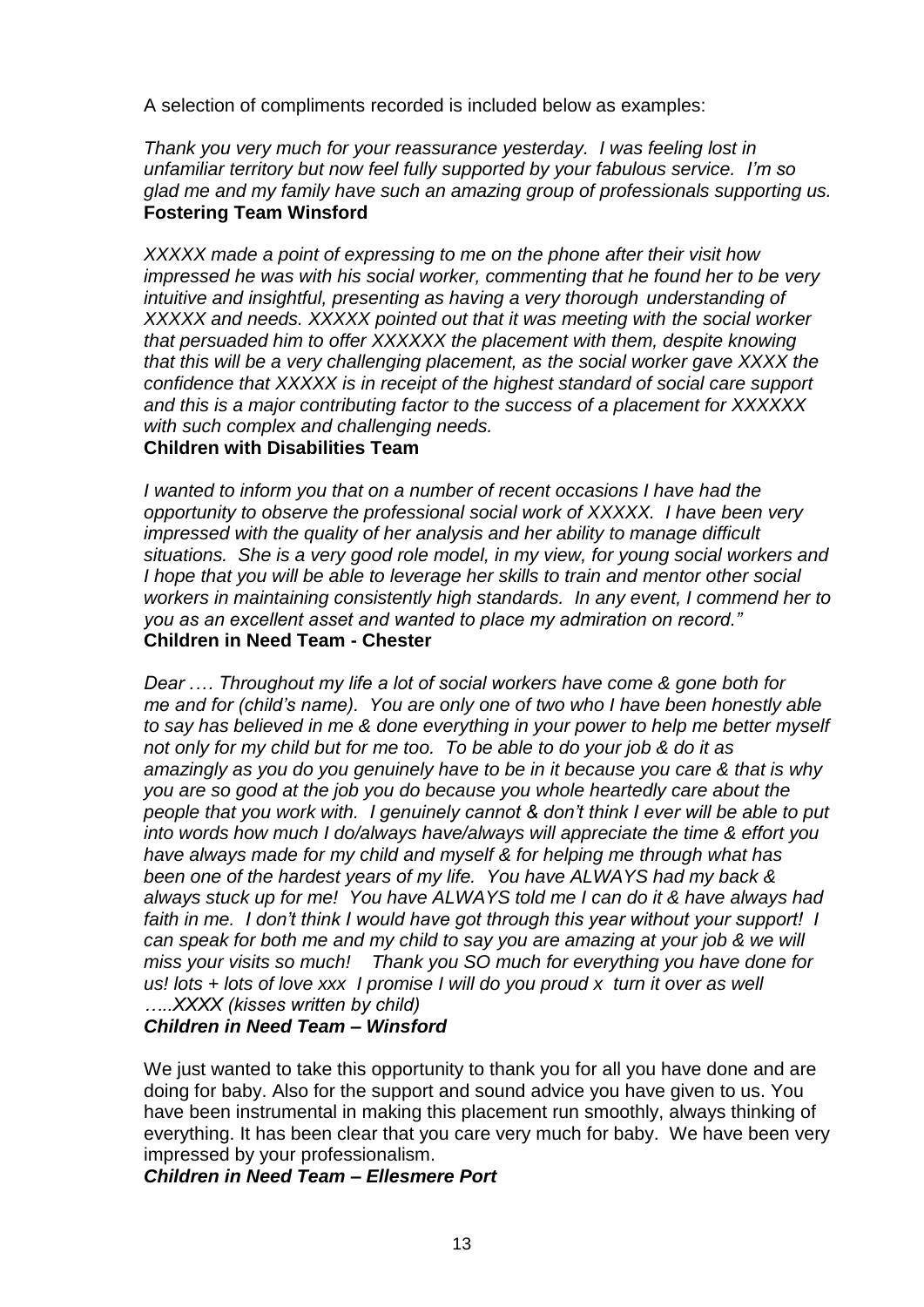| <b>Service Area</b>         | 2016-17        | 2015-16        | 2014-15 | 2013-14 |
|-----------------------------|----------------|----------------|---------|---------|
| <b>Children in Need</b>     |                |                |         |         |
| Winsford                    | $\overline{2}$ | 19             | 1       | 7       |
| Chester                     | 6              | 4              |         | 6       |
| <b>Ellesmere Port</b>       | $\overline{2}$ | $\overline{2}$ | 7       | 4       |
| <b>Children in Care</b>     |                |                |         |         |
| Winsford                    | $\overline{2}$ | 1              | 0       |         |
| Chester                     |                | 3              | 0       |         |
| <b>Ellesmere Port</b>       | 11             | 6              | 0       |         |
| <b>Children with</b>        |                | 3              | 0       |         |
| <b>Disabilities</b>         |                |                |         |         |
| <b>Provider Services</b>    |                |                | 0       |         |
| Fostering                   | 5              | 4              |         | U       |
| Adoption                    | $\overline{2}$ | 3              | 4       | 0       |
|                             |                | 0              |         |         |
| <b>Safeguarding</b>         | 2              | O              | 0       | O       |
| <b>Contact and Referral</b> | 0              | ი              | 0       | ი       |
| <b>Team</b>                 |                |                |         |         |
| <b>Total</b>                | 34             | 46             | 14      | 20      |

# **4.1** *Table 12-* **Compliments by Service Area**

We are aware that most compliments are not being formally recorded and the Customer Relations team have encouraged staff to forward compliments for recording. A definition of what is a compliment will also be provided as part of the updated toolkit, making clear that it can come from anyone – a complainant, family member, stakeholder or other agency professional and as much as possible identify/evidence performance at or above and beyond expected standards where learning/good practice can be identified.

# **5.0 LEARNING AND SERVICE IMPROVEMENT**

The Customer Relations team have developed a Complaint Toolkit and a revised Children's Social Care Complaint Policy during 2016-17. The Toolkit reflects current best practice as well as the statutory requirements of the complaint process.

The intention is to now make this available to the service to support Officers in answering complaints at all stages of the process going forward and it will feature twice yearly in the Council's corporate training catalogue managed by HR.

A new training course has also been devised to support Team Managers in answering complaints, with a focus on achieving satisfactory resolution of complaint at the first stage of the process, with a view to reducing request for escalation and therefore cost to the Council. The training will be rolled out in Quarter 2 and 3 2017- 18.

## **5.1 Learning from Complaints Cases**

There have been a number of valuable learning points from complaints cases which have led to service improvements, and the following examples highlight the changes made: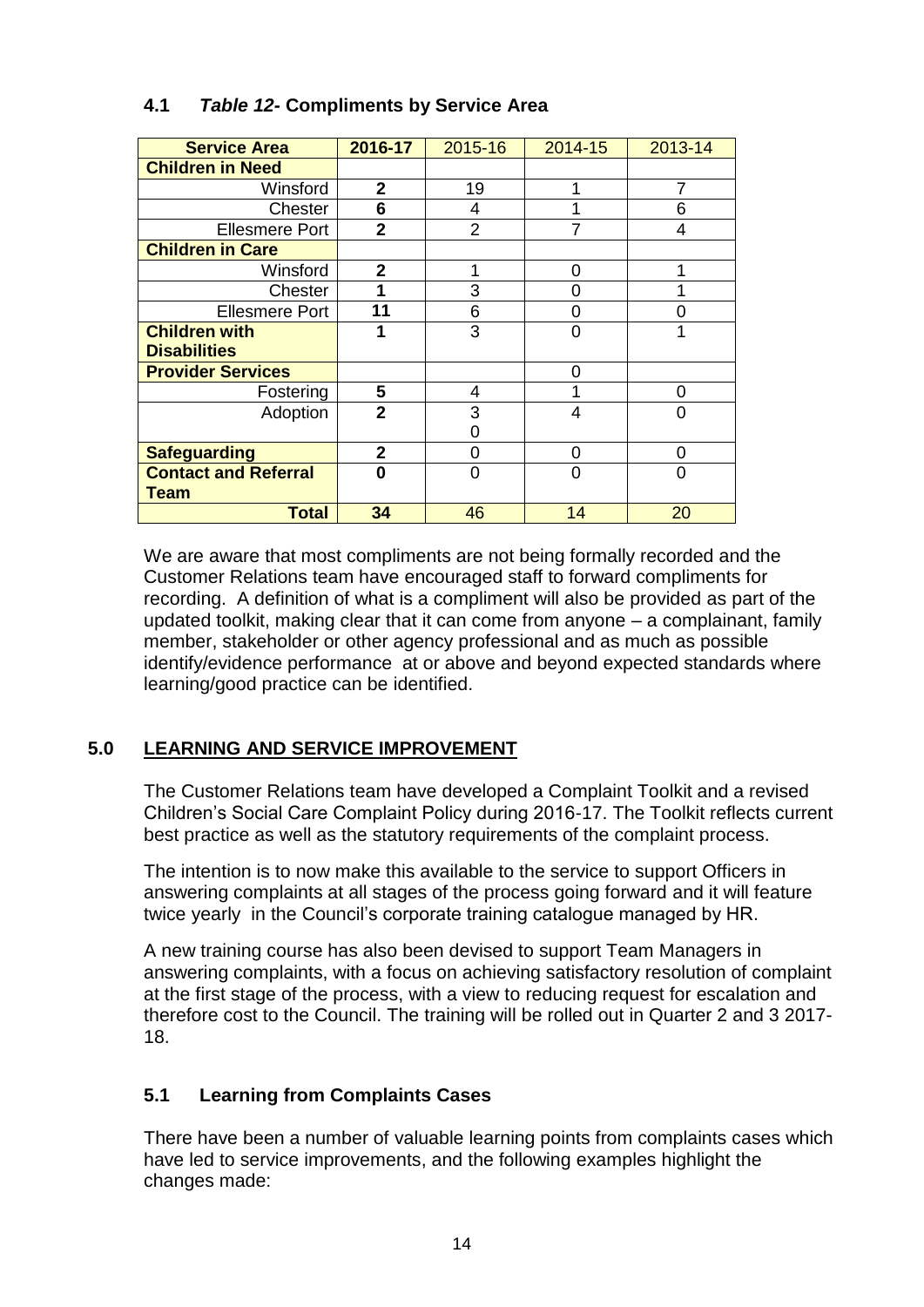*Example 1:* A complaint was received expressing dissatisfaction with educational provision for foster child. As a result there was a meeting with the SEN Team Manager to confirm the process of school transfer for children subject to Education Health Care Plans and to invite her to a Children in Care team meeting to ensure all social workers have a full understanding of processes and to improve communication between the teams. The virtual school locality advisor is now based within the Chester Children in Care Team one day per week in order to provide ongoing advice and support to the Social Work team. In addition to this the locality advisor also attends Children In Care team meetings no less than quarterly to ensure effective learning and communication within the team. **Children in Care Team - Chester**

*Example 2:* A service user was unhappy with a Social Worker not providing the correct equipment for their child. As a result improvement has been made to the guidance for this equipment available to Social Workers including reference to appropriate legislation. This has been reinforced during team meetings and external training has been sourced and was provided 7.12.16. Staff asked for further practical training which has also been arranged. **Children in Need Team – Ellesmere Port**

*Example 3:* A complaint was received that not enough contact or support was received from the Transitions Team. As a result of the complaint an enhanced Training Plan was devised by the Transition Management Team to ensure all staff are fully trained to undertake the role effectively; to respond in the expected timescales and to ensure effective communication with Service users and families; a decision was made to increased capacity of the Team by 3 in order to strengthen the team's ability to respond in a timely manner; There was change in 'working practices' so that all service users open to the Transition Team have a designated Worker –this gives all stakeholders a point of contact within the team and reduces the risk of potential risk of miscommunication.

#### *Transitions Team*

## **5.2 Other Service Improvement Activities**

During 2017-18 other service improvements that had a basis in complaint included:

- The update of the Single Assessment Recording policy
- The introduction of an appeals process with regard to conference discussions, negating the need for families to use the complaints process for this.
- Local Government Ombudsman complaint handling training for Team Managers and the Customer Relations Team.
- The Local Safeguarding Children Board identified 'Transition' as an area requiring further work and development. This area had also been identified within a recent complaint and as a result it was agreed that a task and finish group should be established. To date an Independent Chair has been appointed and Terms of Reference agreed. Adult and Children's facing services are represented on this multi-agency group and they are in the process of updating the protocol and the associated pathway. The work is due to be completed by November 2017.